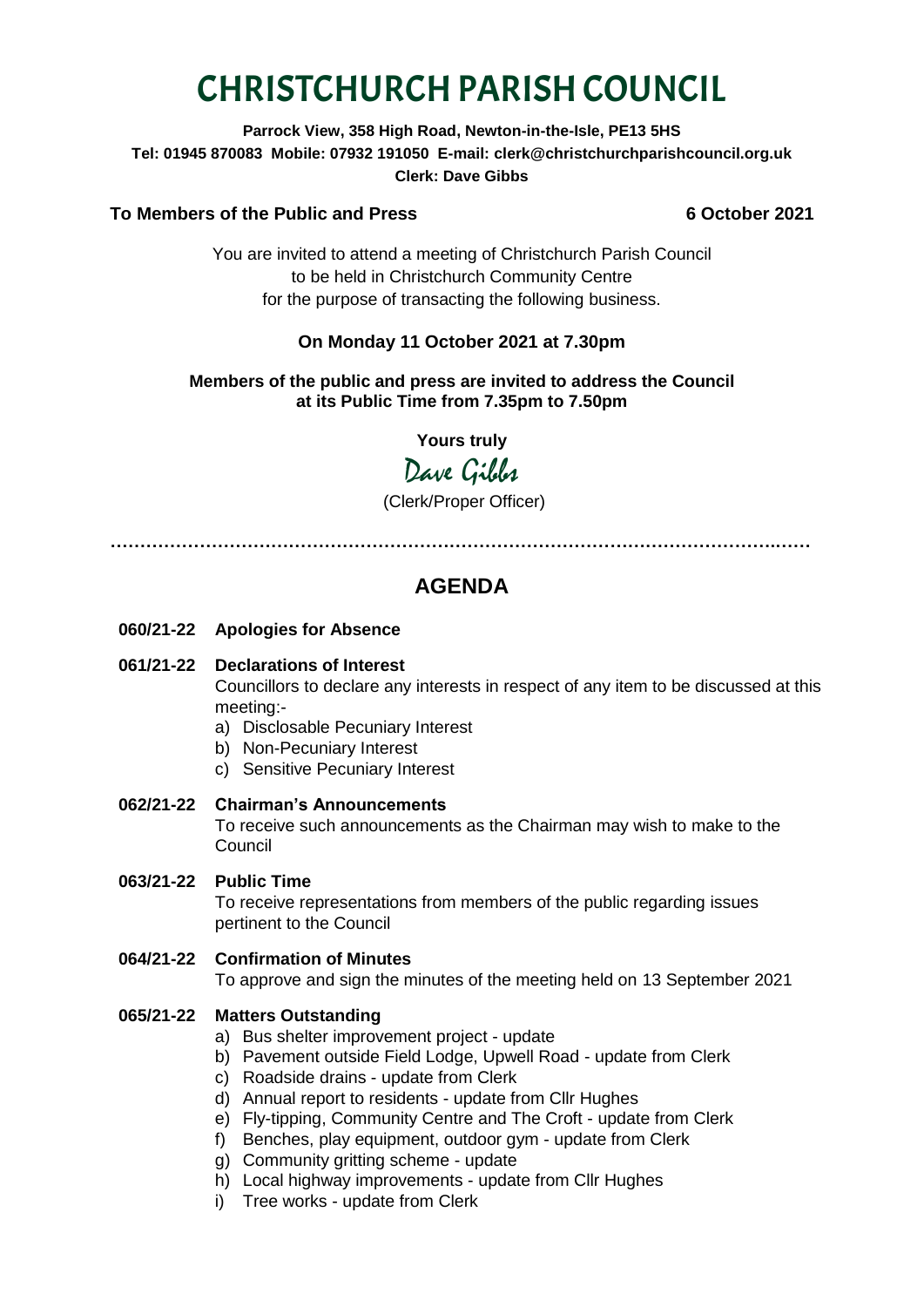# **066/21-22 Police Report**

To report on policing matters in the area over the last month

**067/21-22 County & District Councillors Reports**  To receive reports from Cllrs Count, French, Sutton and Tanfield

#### **068/21-22 Clerk's Report**

To receive a report on meetings attended and correspondence received

a) Meetings Cambridgeshire ACRE Annual General Meeting - 29 September

#### b) Correspondence Cambridgeshire & Peterborough Combined Authority Updates Cambridgeshire County Council Youth in Communities grants Real Faces of Fostering campaign Remembrance Events Fenland District Council Fenland Accessibility report Street Pride welcome back event Customer Services awarded gold standard Street light service level agreement extension Cambridgeshire & Peterborough Association of Local Councils Annual general meeting October bulletin NALC Star Council awards Cambridgeshire ACRE Covid-19 winter plan for village halls Village hall survey 2021 Queen's Green Canopy briefing Cambridgeshire & Peterborough Against Scams Partnership Latest scams Cambridge Council for Voluntary Service Annual review Cambridgeshire Police Fraud and cyber security alert

Galliford Try A47 Guyhirn roundabout upgrade Graham Chappell Forgotten Corner LHI scheme completion Stop the Arc Group Ox-Cam Arc spatial framework consultation

#### **069/21-22 Members and Residents Issues**

To consider any matters raised by Members of the Council and local residents

a) Animals digging in the churchyard

#### **070/21-22 Rural Affordable Housing**

To consider information received from Cambridgeshire ACRE regarding their affordable housing service.

#### **071/21-22 Finance and Audit**

a) To receive a financial report from the Clerk as at 30.9.21

# b) To note the following sums received: Barclays Bank (Interest)...................................................£ 0.50 c) To approve the following payments:

PKF Littlejohn LLP (audit fee)...........................................£ 240.00 Clerk salary and home office allowance ...........................£ 355.33